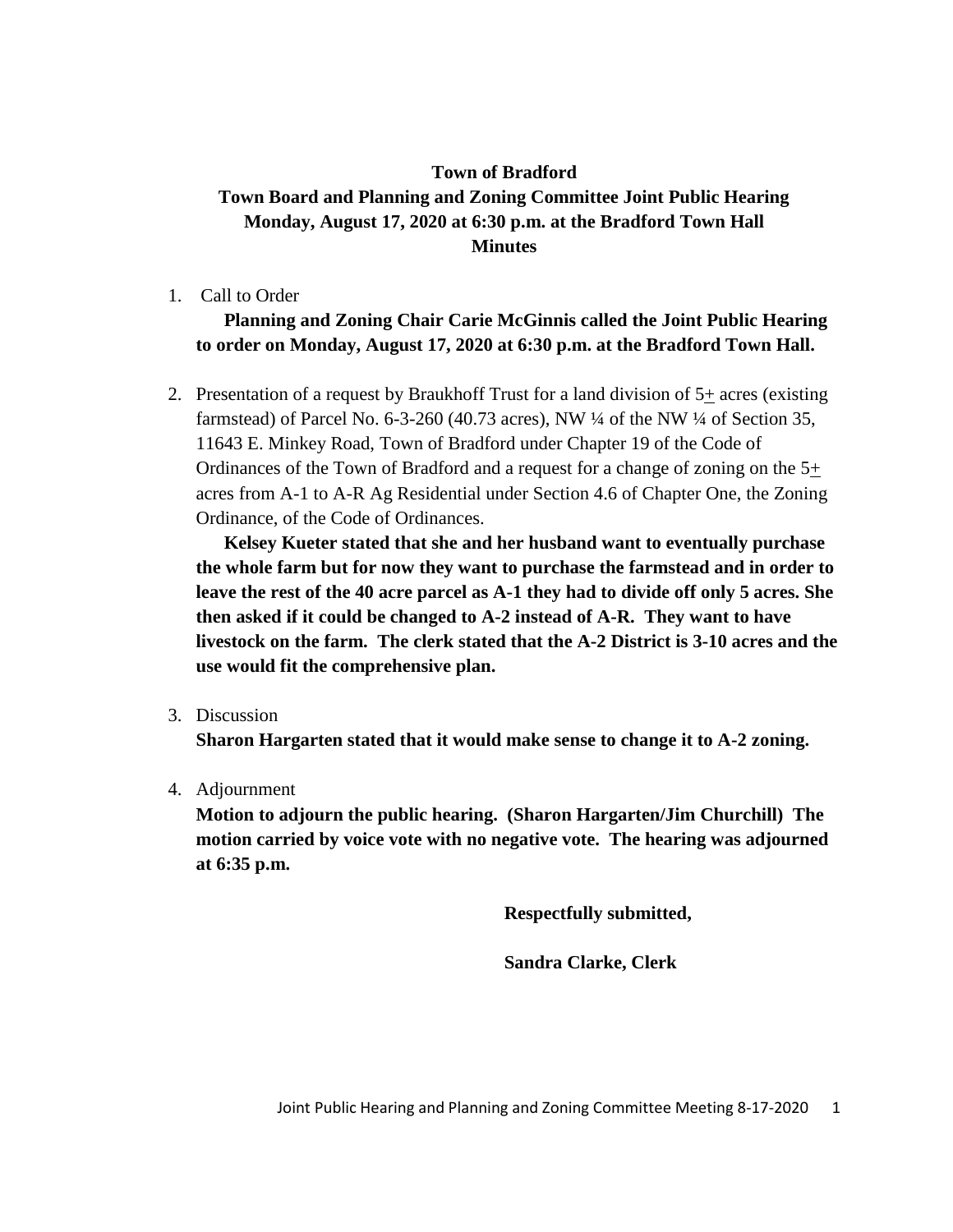## **Town of Bradford Planning and Zoning Committee Meeting Monday, August 17, 2020 immediately following the public hearing Minutes**

1. Call to Order and Roll Call

**Planning and Zoning Chair Carie McGinnis called the Planning and Zoning Committee Meeting to order at 6:35 p.m. Also present were members Sharon Hargarten, Jim Churchill, Robert Risseeuw and Sharon Douglas.**

- 2. Pledge of Allegiance
- 3. Adoption of the Agenda **Motion to adopt the agenda. (Sharon Hargarten/ Sharon Douglas) The motion carried by voice vote with no negative vote.**
- 4. Approval of the minutes to the last meeting **Motion to approve the minutes to the March meeting. (Robert Risseeuw/Sharon Hargarten) The motion carried by voice vote with no negative vote.**
- 5. Discussion and action on a recommendation for the Town Board on the request by Braukhoff Trust for a land division of 5+ acres (existing farmstead) of Parcel No. 6-3- 260 (40.73 acres), NW ¼ of the NW1/4 of Section 35, 11643 E. Minkey Rd., Darien, WI and a change of zoning from A-1 to A-R Ag Residential on the proposed 5 acre parcel.

**Motion to recommend to the Town Board that they approve the change of zoning from A-1 to A-2. (Robert Risseeuw/Sharon Hargarten) The motion carried by voice vote with no negative vote.**

6. Adjournment

**Motion to adjourn. (Sharon Douglas/Sharon Hargarten) The motion carried by voice vote with no negative vote. The meeting was adjourned at 6:48 p.m.**

**Respectfully submitted,**

**Sandra Clarke, Clerk**